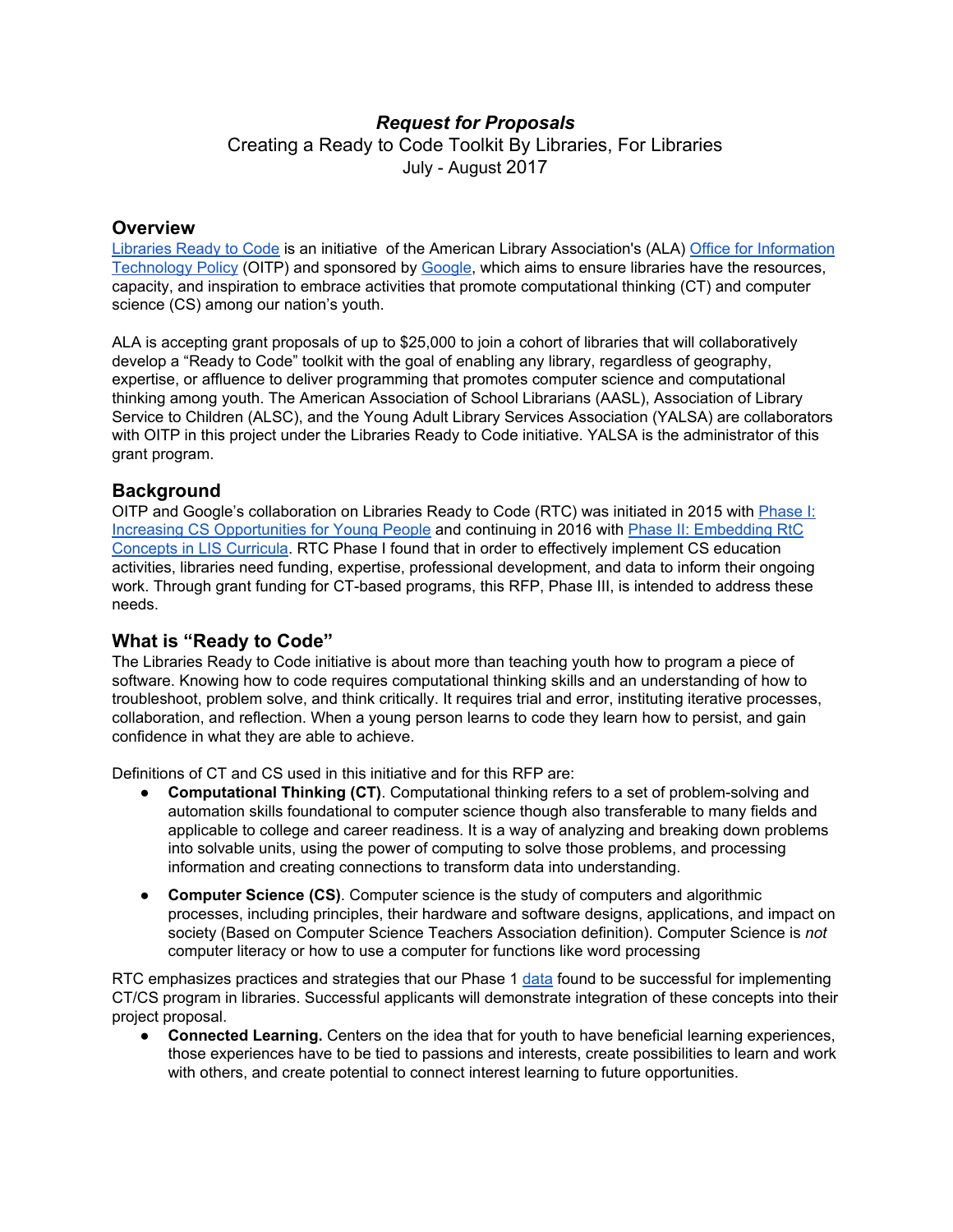- **Outcomes Planning.** Knowing what are the benefits of activities along with being able to articulate those to colleagues, administrators, stakeholders, community partners, policy makers, and elected officials.
- **Youth Voice.** Providing youth the opportunity to have a say in the structure and focus of activities.
- **Design Thinking.** Following a process that allows for designing programs that solve a singular or community problem and that incorporates research, empathy, prototyping, testing, reflection, and iteration.
- **Community Engagement.** Working with community partners to design and implement activities enables libraries to bring in experts that support youth's specific connected learning needs and interests and demonstrate the role the library has in supporting CT/CS for and with youth.

## **Objectives**

Selected partners will comprise a cohort of approximately 25-50 libraries (depending on funding requests) to design and implement youth coding programs that incorporate RTC concepts and foster computational thinking skills. Alongside of implementing these programs, the library cohort will help develop, pilot, and rapidly iterate a toolkit that will consist of:

- 1. A selection of CS resources that librarians and library staff determine are most useful for facilitating CT and CS programs.
- 2. An implementation guide that will accompany the resources to guide other libraries, regardless of computer science expertise, geography, or affluence, in effectively using the resources in their context.

The result is a toolkit developed by libraries, for libraries that will build the capacity of librarians and library staff to facilitate rich learning programs for youth.

## **Participation & Expectations**

Participating libraries and staff will be expected to:

- Implement a CT and/or CS program that integrates Ready to Code concepts within the program timeframe (detailed below)
- Provide feedback on selection of CT and CS resources provided by the ALA and Google, as well as those the cohort may already be using
- Participate in an ongoing (virtual) community of practice to share knowledge among the cohort, and ongoing RTC evaluation to collect data (via surveys, discussions, and interviews) in order to create an implementation guide
- You are *not* expected to be a computer scientist or have a technical background

In return, the program provide:

- **Financial support**: up to \$25,000 in funding
- **Operational support**: Google will provide ongoing consultation on CS/CT program implementation if desired
- **Community of practice**: a facilitated community to connect peers and build leadership
- **Visibility**: this is a high profile program that will help solidify your reputation as a library that is "ready to code" with the option of becoming an RTC ambassador at the end of the program

## **Budget and timeline information**

Libraries can apply for up to \$25,000 of funding for costs associated with participating in one year of this program according to the following approximate timeline:

- **July 21 - August 31 2017**: Application Period
- **October 2017**: Award notification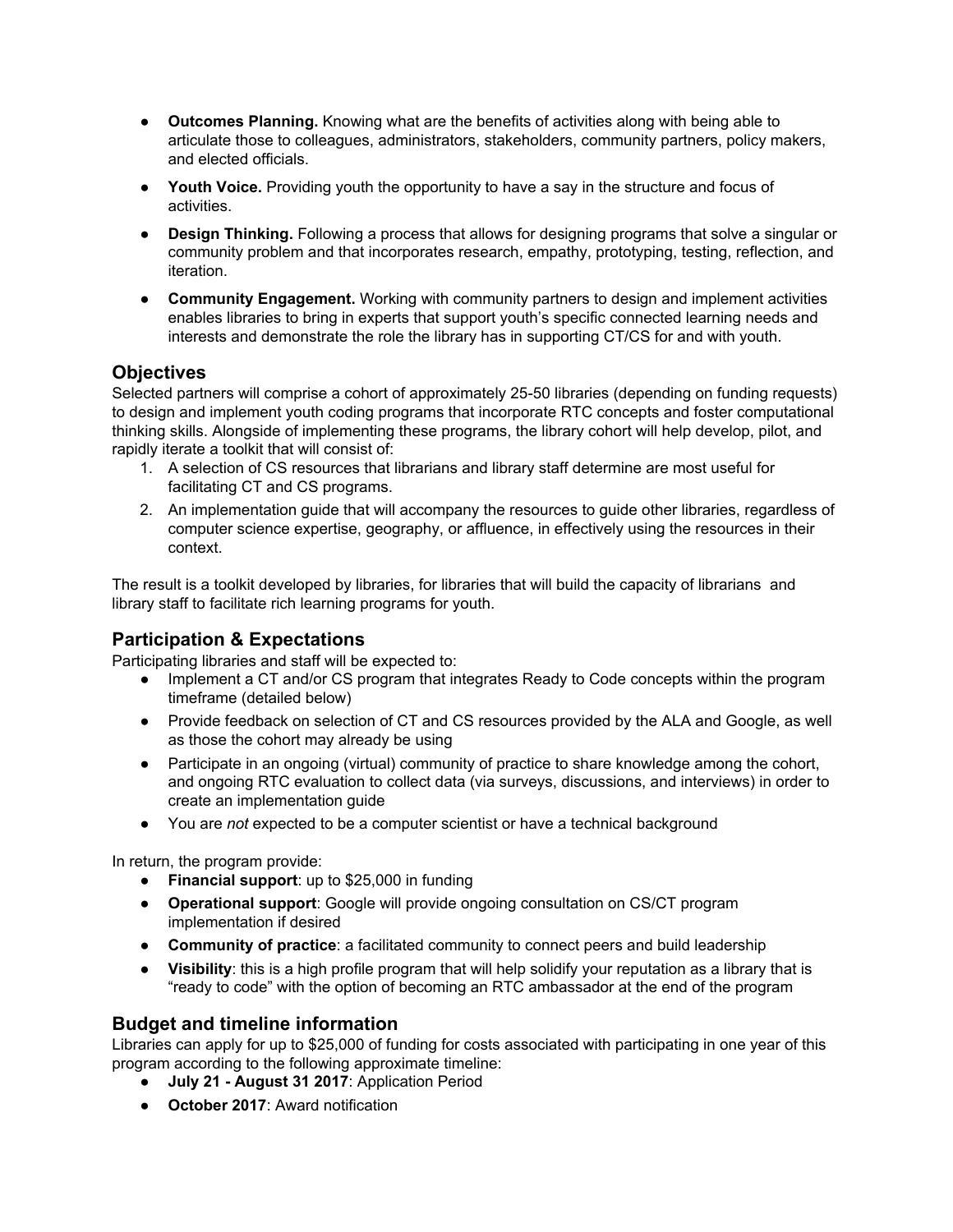- **November 2017 - January 2018**: Pilot period
- **February 2018**: Initial findings (beta toolkit) shared with the cohort
- **February-March 2018**: Iteration and refinements
- **April 2018**: Toolkit released to coincide with National Library Week
- **April - September 2018**: Community of practice continues to meet throughout implementation of the final toolkit
- **June 2018**: (Optional) participation in Ready to Code activities at ALA Annual
- **September 30, 2018:** grant requirements are completed
- **October 2018**: Final reports due

### **Review and selection process**

Selection criteria is aligned with the Ready to Code vision that libraries play a critical role in increasing access and exposure to CS opportunity, changing perceptions of who can code, and inspiring all youth to pursue CS education by connecting coding to individual interests.

The selection committee will consist of two representatives from OITP as well as librarians from ALA's three youth divisions: The Association for Library Service to Children (ALSC), The American Association of School Librarians (AASL), the Young Adult Library Services Association (YALSA). YALSA will administer the grant program.

Applications will be selected based on a standard rubric that is directly connected to the following components:

- 1. **Basic eligibility**: All applications will need verify the following
	- a. **U.S. libraries.** This opportunity is available to libraries located in the U.S. and U.S. territories.
	- b. **Focus on CS and CT.** Proposals must focus on computer science and/or computational thinking as defined above. Prior experience implementing a CT/CS program is not necessarily required, but you will need to make the case for why your experience is transferable and you have implemented the Ready to Code concepts with similar programs.
	- c. **Pre-K through 12 grade children and youth**. Proposals should benefit children and youth through high school. This program is not intended for post-high school age adults or students already enrolled in university.
	- d. **No cost**. Programs cannot require youth to pay a fee or a deposit for participation.
	- e. **Leadership approval**. Applications must include confirmation of approval from library administration upon request.
- 2. **Ready to Code concepts**: All libraries selected will demonstrate in their proposal an understanding of and ability to integrate Ready to Code concepts, listed below, in their proposed activity, either from experience implementing a CT or CS program that incorporate these concepts, or evidence from similar programs.
	- a. **Connected Learning**. The proposed program connects CT/CS to the interests of the participants, creates possibilities to learn and work with others, and connects to future learning opportunities.
	- b. **Outcomes Planning**. The proposed program includes goals and objectives that can be measured, a clear case for what the program will achieve, and the benefits of the program can be articulated to youth, administrators, stakeholders, community partners, policy makers, or elected officials.
	- c. **Youth Voice**. The proposed program involves youth in the design and implementation of activities.
	- d. **Design Thinking**. The proposed program is connected to a compelling problem and was created in a way that incorporates research, empathy, reflection, and iteration.